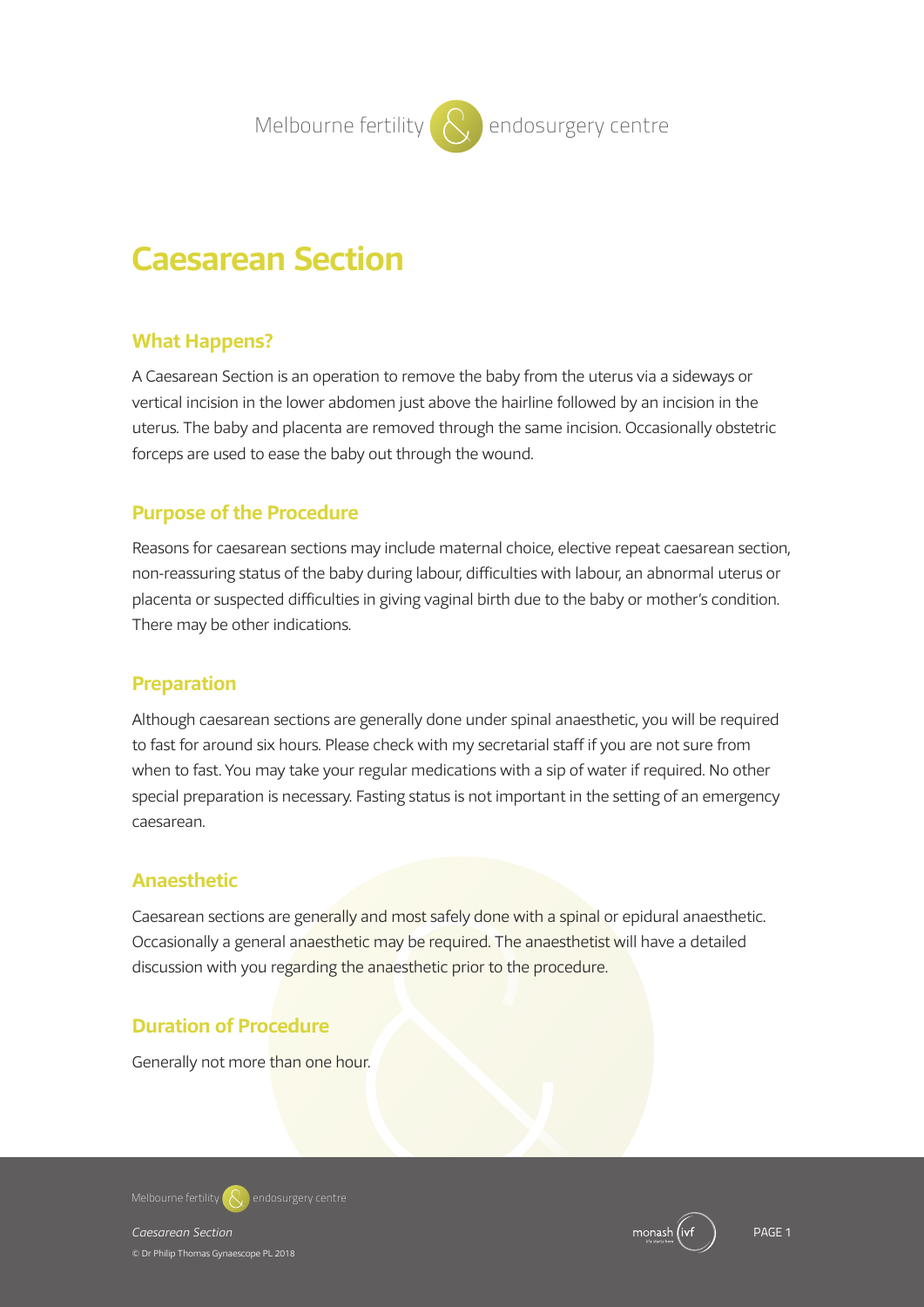# **Post-Procedure Care**

After leaving the operating theatre you will usually have a drip or intravenous line in-situ as well as an indwelling urinary catheter. This is to maintain your hydration as you will have been fasting prior to the procedure. You will be cared for in the Recovery Area of the Operating Theatre which involves one on one care by a specialist member of the nursing staff. After around one to two hours you will be offered something to eat or drink if appropriate. Unfortunately, the baby and your partner will not be able to accompany you to the recovery area and will instead return to your room on the ward. On the day after your procedure, the intravenous line and urinary catheter will be removed and you will get out of bed. You may experience moderate discomfort, which in the vast majority of cases, responds well to tablet analgesics. Discomfort from the wound will steadily improve over the next few days. It is common to feel an increase in discomfort on around day three when ones confidence increases and mobility increases. It is important to remember to continue to take analgesics in combination for one to two weeks as a common cause of increased post-operative pain is simply forgetting to take analgesics.

# **Post-Discharge Care**

For detailed discussion on wound care please see notes "Care of your incision". I would like you to apply Micropore tape to the wound for up to three months after the surgery to minimize the width of the scar.

# **Driving**

I am happy for you to drive after about two weeks if you are comfortable. You must wear a seat belt. It is unwise to drive if you are still taking analgesics containing codeine or similar.

## **Pain**

By the time you are discharged you should be well established on oral analgesics such as Voltaren, Panadol or Panadeine 8 or 15 for **wound pain.** Take pain relief as often as needed and prior to retiring to help you to sleep. You will naturally tend to wean yourself from these as need subsides. Expect some discomfort for at least six weeks. There may be an area of numbness above the scar, this is quite normal with this type of incision and will improve with time.



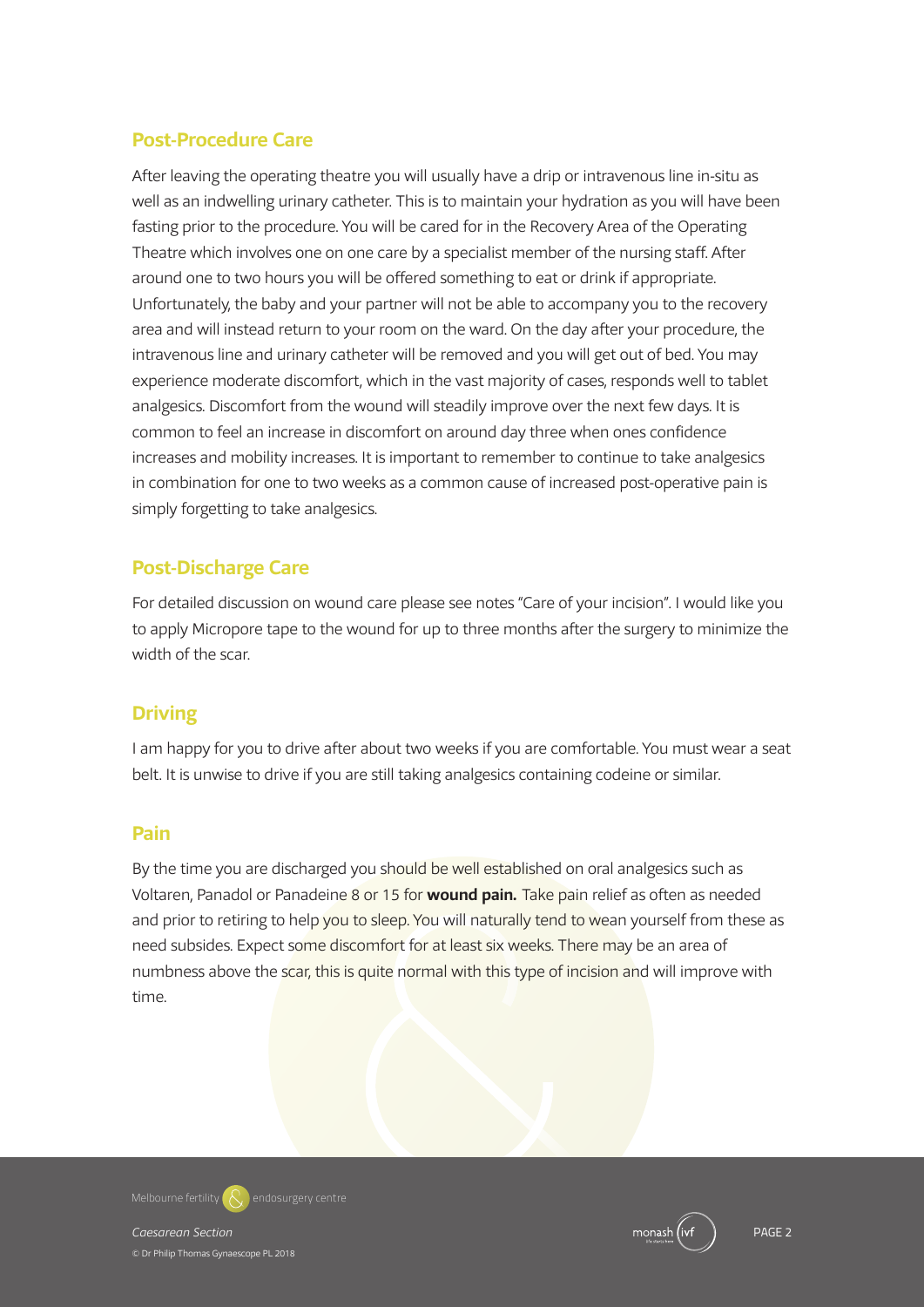#### **Diet**

Your appetite and possibly your senses of smell and taste will be disturbed for a while. Maintain a sensible light diet and fluid intake. Bowels can be quite irregular due to changes in diet, routine, immobility and analgesics. Take Fybogel or Metamucil as needed. Keep taking any vitamins you were taking during the pregnancy, especially if you are breast feeding.

## **Bleeding/Lochia**

You will continue to bleed for up to six weeks. This will subside to a clear to pink discharge by then, however the exact pattern is variable. Heavier bleeding is usually due to infection by bacteria which normally inhabit the perineum/vagina. If you are bleeding heavily or passing clots please notify me via the call service.

#### **Wound Care**

The wound can be washed as soon as the dressing is removed. Pat dry gently. Do not apply antiseptic creams/Dettol/Betadine etc, unless directed by me: these are unnecessary and in some cases harmful to healing tissue. You can apply a Vitamin D containing skin cream should you wish. Supporting the skin with a length of Micropore tape, placed longitudinally, has also been shown to result in a narrower scar when applied over a prolonged period.

## **Resuming an Exercise Programme**

If you are participating in a programme such as Preggi-Bellies, you will receive direction as to how to proceed. In most cases you can resume normal exercise after your six week check.

#### **Infections**

It is usual for an abdominal wound to have a degree of 'flare' and puffiness for the first few weeks. However, if you experience a marked increase in redness, swelling, wound pain that doesn't respond to simple analgesics, have a malodorous discharge or feel feverish, please contact the rooms.

#### **What to do/ not to do**

Use pads rather than tampons. Avoid baths (shower instead), spas and public swimming pools. You should avoid heavy lifting (anything greater than LIGHT household tasks and caring for the baby) for six weeks.Walking is a good way to gradually restore your general fitness. Increase slowly. No gym work involving lifting and definitely no sit-ups.

**Melbourne fertility endosurgery centre**

© Dr Philip Thomas Gynaescope PL 2018

*Caesarean Section* PAGE 3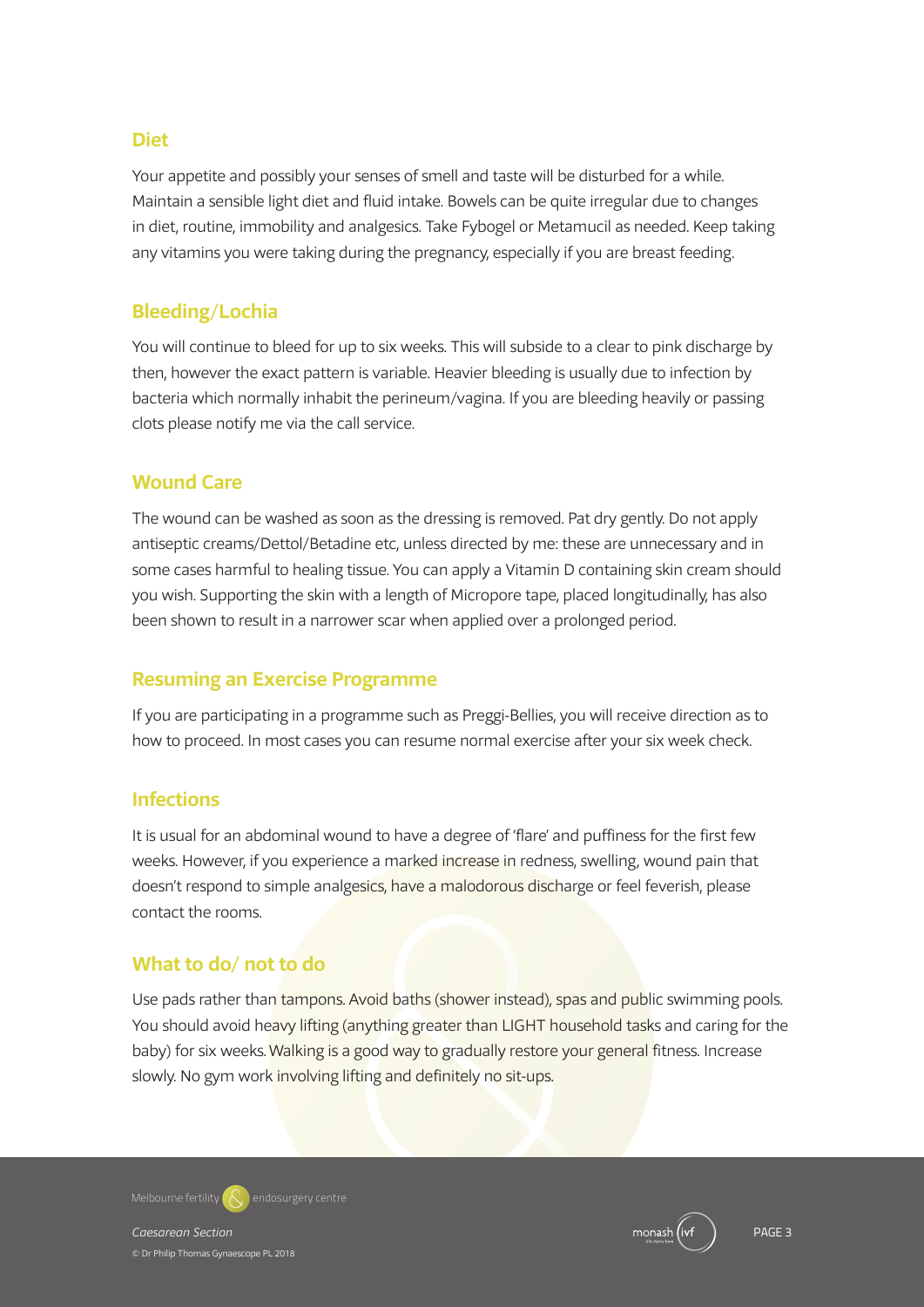# **Complications**

Complications of any surgery may include the following. All complications are more frequent in smokers. Major complications from caesarean sections are exceedingly uncommon, but may include:

- Minor chest infections requiring post-operative antibiotics or chest physiotherapy.
- Clots in the legs (deep venous thrombosis) may cause pain and swelling and rarely may break off and travel to the lungs (pulmonary embolus). You will be given medication to reduce this risk (Clexane, Fragmin)

# **Complications Specific to Caesarean Section**

- Increased risk of scar dehiscence or problems with subsequent births if a trial of labour is tried. I would generally recommend repeat caesarean section.
- Slightly higher incidence of retained / adherent placentas after caesarean section.
- Blood transfusion very uncommon
- As the bladder lies in close proximity to the front of the uterus, uncommonly a hole may be made in the top of the bladder during the performance of a subsequent caesarean section. This will require intra-operative repair and a urinary catheter for several days.
- Uterine atony. Rarely after caesarean section, the uterus may not regain its normal size in the adequate space of time, resulting in increased blood loss. Drugs are given during the procedure in order to prevent this.
- Continuing bleeding during the operation

# **Benefits of Caesarean Section**

It is extremely reassuring to many patients to know exactly when and where their baby will be delivered. In addition, the consultant, anaesthetist and paediatrician will all be present. In general and in contrast to a vaginal birth, with a caesarean section "what you see is what you get", ie, there is very little variation in outcome and mode of delivery. After the initial healing period, women are often much more satisfied with the scar on their abdomen than the results of an operative vaginal delivery. Although unproven, it is thought that there may be less incidence of utero-vaginal prolapsed later in life with caesarean section as opposed to vaginal birth. There may also be an improvement in sexual function compared to vaginal birth.